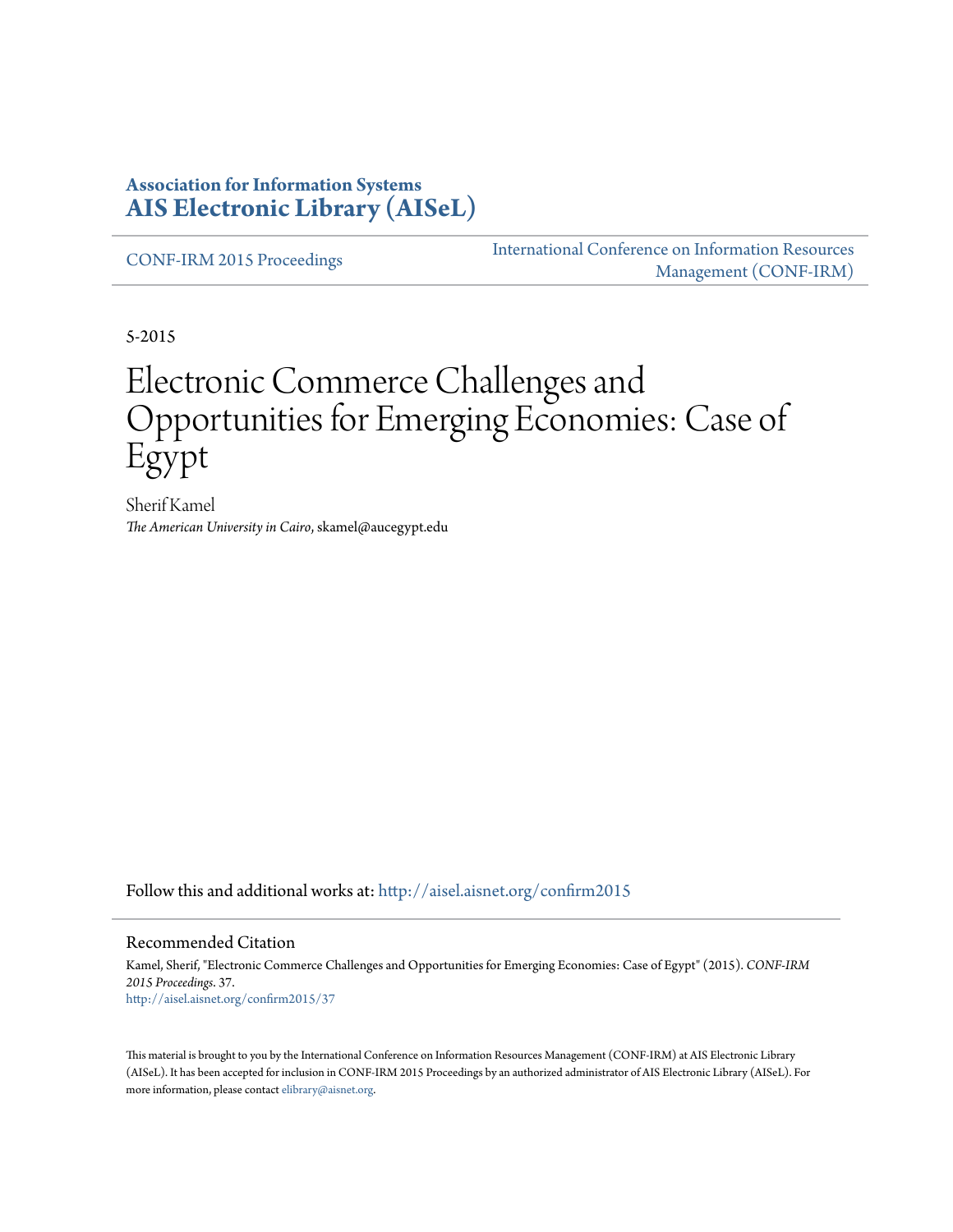# **P19. Electronic Commerce Challenges and Opportunities for Emerging Economies: Case of Egypt**

Sherif Kamel The American University in Cairo skamel@aucegypt.edu

#### *Abstract*

The information and communication technology evolution is affecting many nations around the world through one of its emerging transformational platforms, the digital economy. Therefore, electronic business with its different sub and parallel categories such as electronic commerce, electronic government and electronic learning and more is increasingly becoming the way to do business, learn, govern and trade in the  $21<sup>st</sup>$  century. It reflects a concrete example where emerging technologies can contribute to socioeconomic development and growth for different societies. However, there are multiple challenges that exist that are creating a digital divide between the haves and have nots that call for more inclusion and more effective mechanisms to deploy the advantages of information and communication technology so that emerging economies capitalize on the potentials of the much promising global marketspace. This paper describes the development of electronic commerce in Egypt since the mid-1990s with a focus on the last few years post the uprising of 2011 and its implications on the marketplace including the challenges faced that relate to social, technological, financial, cultural and legal issues and the efforts exerted by different stakeholders including the government, the private sector and the civil society to diffuse electronic commerce in Egypt. The paper demonstrates the potential of the digital marketspace and the opportunities it presents to emerging economies and the associated lessons learned.

### *Keywords*

Electronic commerce, electronic business, mobile commerce, information and communication technology, developing countries, technology transfer, emerging economies, digital economy, Middle East North Africa, Egypt.

#### **1. Background**

The role of the Internet and the digital economy is expanding and the impact on different economies in developed and developing nations is growing. Moreover, the information and communication technology (ICT) evolution is aggressively affecting many nations around the world, forcing changes and transformations to business and socioeconomic development plans, reflecting major implications on different economies and contributing to the notions of globalization and the evolution of the global digital economy irrespective of time and distance barriers. ICT supports small and medium-sized enterprises (SMEs) and larger corporations to compete more at a level playing field in the marketspace. ICT, with its continuously emerging online presence, cloud computing and digital transactions, is driving the radical transformation and change for individuals, organizations and societies from the marketplace to the cyberspace helping the realization of the digital economy, outsourcing and global outreach. Moreover, with a growing role of the Internet that supports a large variety of economic activities and services; the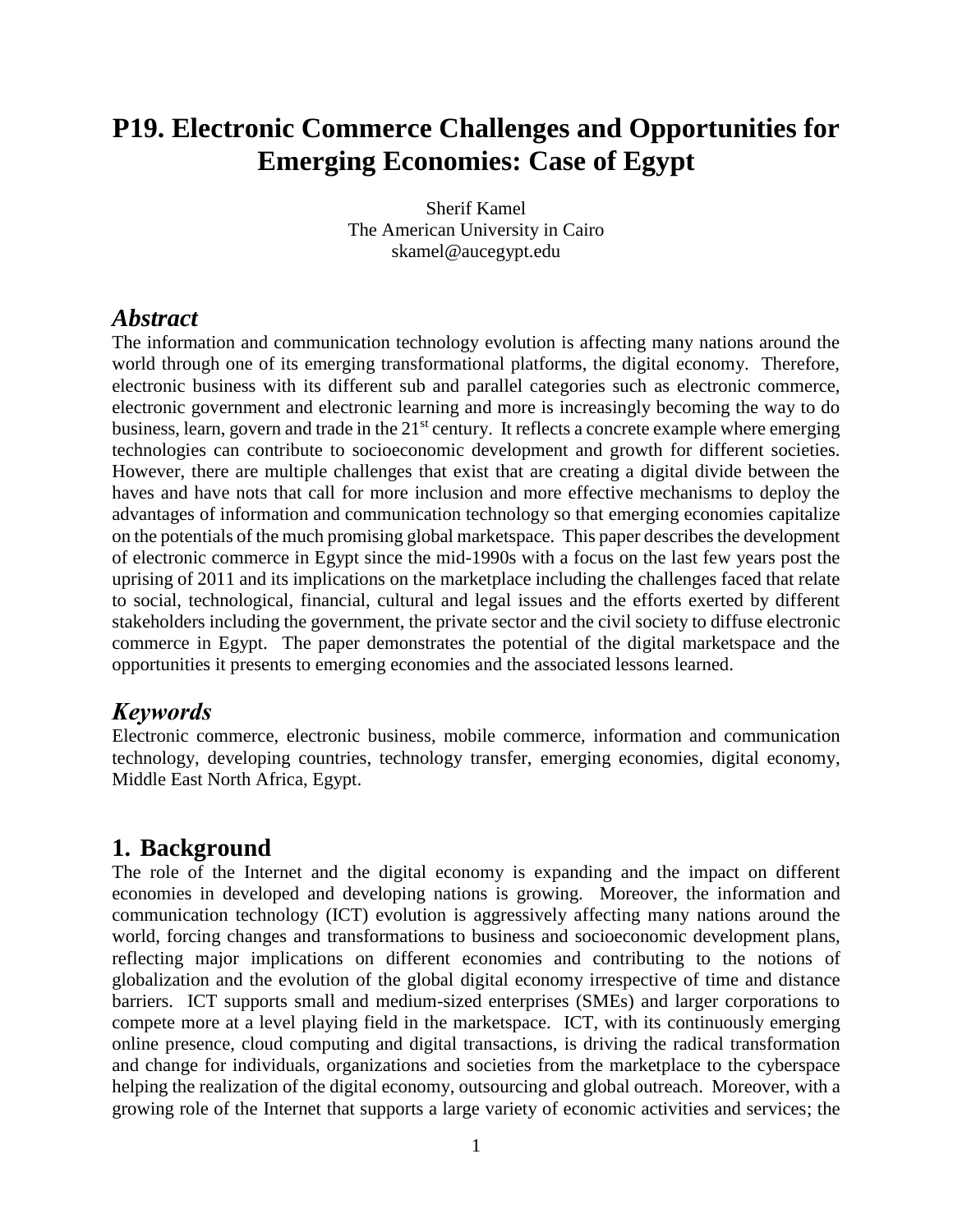opportunities for emerging economies look increasingly more promising. In a fast changing global environment, speed, competition and catering for various diversified cultural elements become the key factors for development and growth in the reengineered business environment where electronic commerce (eCommerce) applications promise to grow in volume helping the digital economy to mature and dominate. eCommerce represents a subset of a larger portfolio of electronic business (eBusiness) platforms that include multiple vehicles such as electronic government (eGovernment), electronic learning (eLearning) and more. Egypt, as a developing country, with an economy in transition during the 1990s had started to invest in building its ICT infrastructure since 1985 as a vital tool for development and leading to availing opportunities for eBusiness to grow.

#### **2. Overview**

Over the last few decades, ICT became vital as a platform for business and socioeconomic development (Kamel and Hussein, 2004; American Chamber of Commerce in Egypt, 2002; Kamel, 2000). Moreover, the Internet and its continuous diffusion across different societies became an important medium for information acquisition and knowledge dissemination across the globe (Kamel, 1995), leading to the formulation of the global information society and creating the digital economy with its growing trends such as competing in time, customer relationship management and smart communities (Kamel et al, 2009a). Since 1985, Egypt has invested in its ICT infrastructure targeting the build-up of its national information infrastructure (NII) to become the platform for the development of all sectors based on timely, relevant and accurate information (El Sherif and El Sawy, 1988). During the period 1985-1995, a public-private partnership (PPP) helped realize the establishment of Egypt's information highway (Kamel, 1995). The program embedded the establishment of hundreds of informatics projects and centers in different government (El Sherif, 1990), public and private sector organizations as well as the development and improvement of all the building blocks of the information infrastructure such as people, technology (hardware and software), networks, information and knowledge management aspects (Kamel, 1999). In 1991, the government began an economic reform program aiming at transforming the Egyptian economy from centrally planned and an inward looking economy to one that is market-based and internationally oriented (Kamel and Hussein, 2001). The government policy focused on the removal of price distortions and obstacles to investment and trade and worked on a plan to introduce smooth and effective processes for the reformation of the financial sector in an attempt to plug-in the one-stop-shop approach in the ways business is being developed and managed. The highlights of the program included deregulation of foreign exchange, budget deficit financing, gradual removal of government subsidies to cut down on expenditures, implementation of a privatization program, introduction of a capital market law, abolishment of investment licensing and the revision of the trade policy through the reduction of the level of tariffs of the general agreements on tariffs and trade-GATT (Kamel and Hussein, 2001). In 2015, the process is on its way to introduce a further amended and flexible investment law that can entice local citizens as well as foreign investors while facilitating the process for them and offering privileges to cement long-term partnerships and mutual interest agreements.

In the following phase, the government of Egypt was eager to apply and diffuse emerging ICT to join the world in the development and realization of the global digital economy (Rizk, 2002a and 2002b). This has taken a further boost with the appointment of a cabinet in 1999 that was geared towards investment in the development of an economy that capitalizes on the benefits of ICT and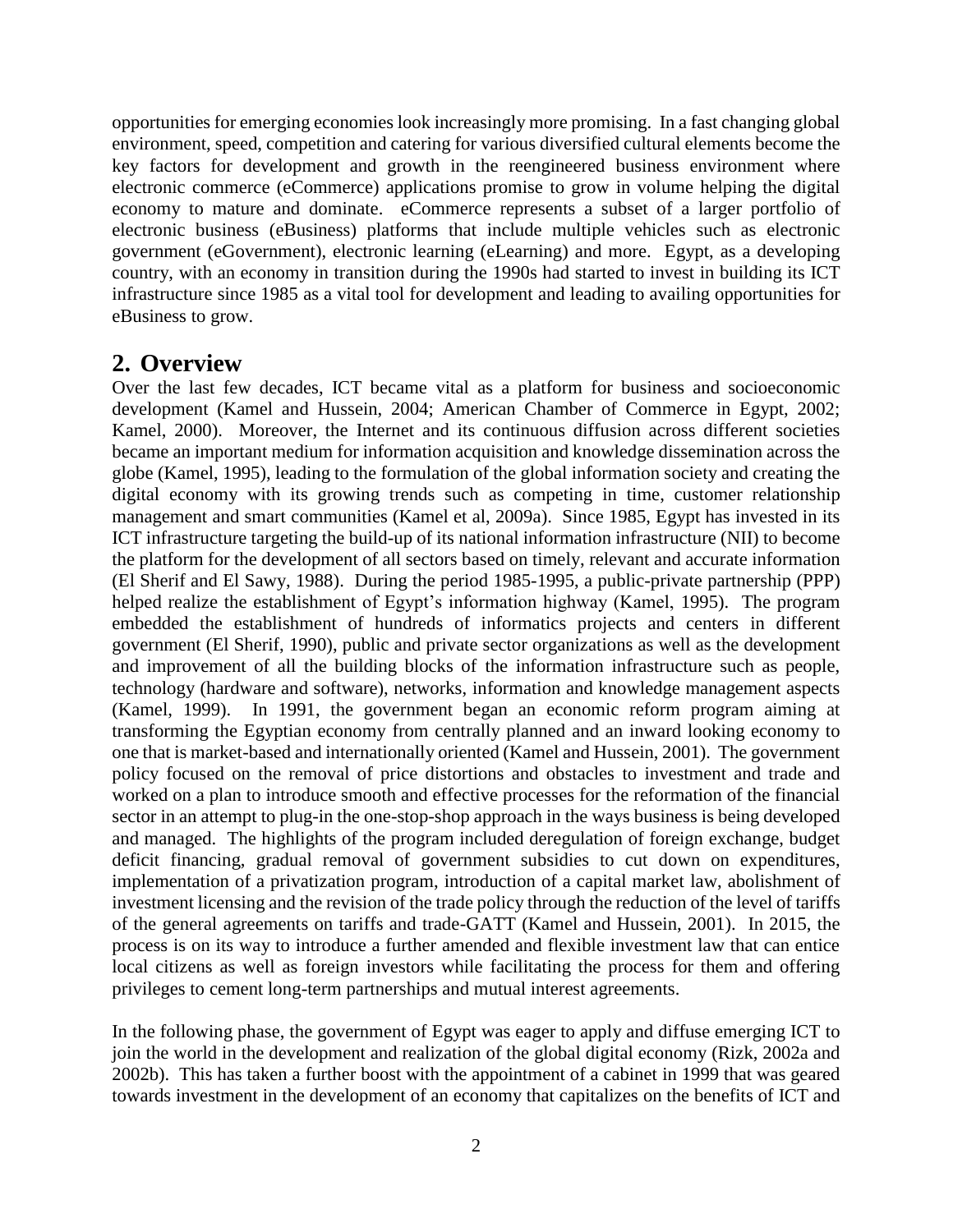that looks at ICT as a vehicle for socioeconomic development (Azab et al, 2009). ICT was identified as a priority at the highest policy level and a new cabinet office was established namely the ministry of communications and information technology (MCIT) leading to more investments and infrastructure build-up (Kamel, 2005). Thus, the growth of the ICT industry took massive steps during the period 1999-2009 in different aspects including human, information, legislation and infrastructure (Kamel et al, 2009b). Such development was growing positively which led to the creation of multiple job opportunities until early 2011 when given the socio-political developments in the society things slightly slowed down matching the deteriorating growth rate in the economy from 7% to under 2% (Kamel, 2014). However, despite the multiple developments that took place since 2011, it is important to note that one of the sectors that was resilient and managed to sustain the implications of a pressured economy was the ICT sector promising positive effects as the nation moves steadily forward into its recovery path (Helmy, 2014).

Egypt is a regional hub linking the Mediterranean, Europe, Asia and the Middle East. With a population of over 82+ million, it is the most populous country in the region (www.idsc.gov.eg, 2014). About 28% of its population is enrolled in educational programs (schools and universities); 58% are under the age of 25 and 21+ million represent its student population; around 7.1 million are working as civil servants. Egypt is witnessing its reincarnation into a modern, liberal and private sector-led market driven economy. The current economic growth rate stands at 1.8% with an inflation of 9% (www.indexmundi.com, 2014). A few years back it reached 7% and is expected to reach that level of economic growth in the next few years. Estimates show that unemployment is standing at 14% and the labor force is growing at around 2.7% annually now standing at 28 million (www.amcham.org.eg, 2014). Within the ICT spectrum, the Internet is a major driving force of change in the global market place (Kamel, 1995; Apulu and Latham, 2011). The growth of the number of Internet users has been steady and it is expected to continue to rise as the world becomes more aware of the opportunities enabled by the Internet (Cerf, 1999) such that during 2013, there were 200 million new Internet users worldwide joining the cyberspace for the first time (www.internetworldstats.com, 2013). In Egypt, with an economy relying 92% on SMEs, the Internet and eCommerce can empower SMEs to become global players without the need of the massive resources of a multinational corporation (ITU, 2008; Apulu and Latham, 2011).

# **3. Internet Growth in Egypt**

The 21<sup>st</sup> century promises to bring to the world more innovations, more opportunities and more challenges. Therefore, countries around the world, including Egypt, should be prepared for a more competitive global marketspace that is information led and knowledge driven. The global Internet market today is estimated to have over 3 billion users with over 4.65 billion mobile users (www.statista.com, 2014); all are potential consumers for eCommerce and mobile commerce (mCommerce) applications. However, the Internet users in developing countries only constitute a small percentage of the total global users around 18.6% (www.internetworldstats.com, 2013) reflecting the fact that the current distribution of Internet access needs to be restructured so that members of different societies benefit from the digital revolution (Ahmed, 2007a). It is expected in the coming decades that the Internet penetration will more than double in emerging economies. In Egypt, Internet penetration has grown rapidly since the early 1990s, initially due to a number of free government-sponsored initiatives then followed by a very active and competitive private sector when the market matured and grew rapidly. Table 1 demonstrates the macro level statistics of the ICT sector in Egypt and reflecting the electronic readiness (eReadiness) of the society.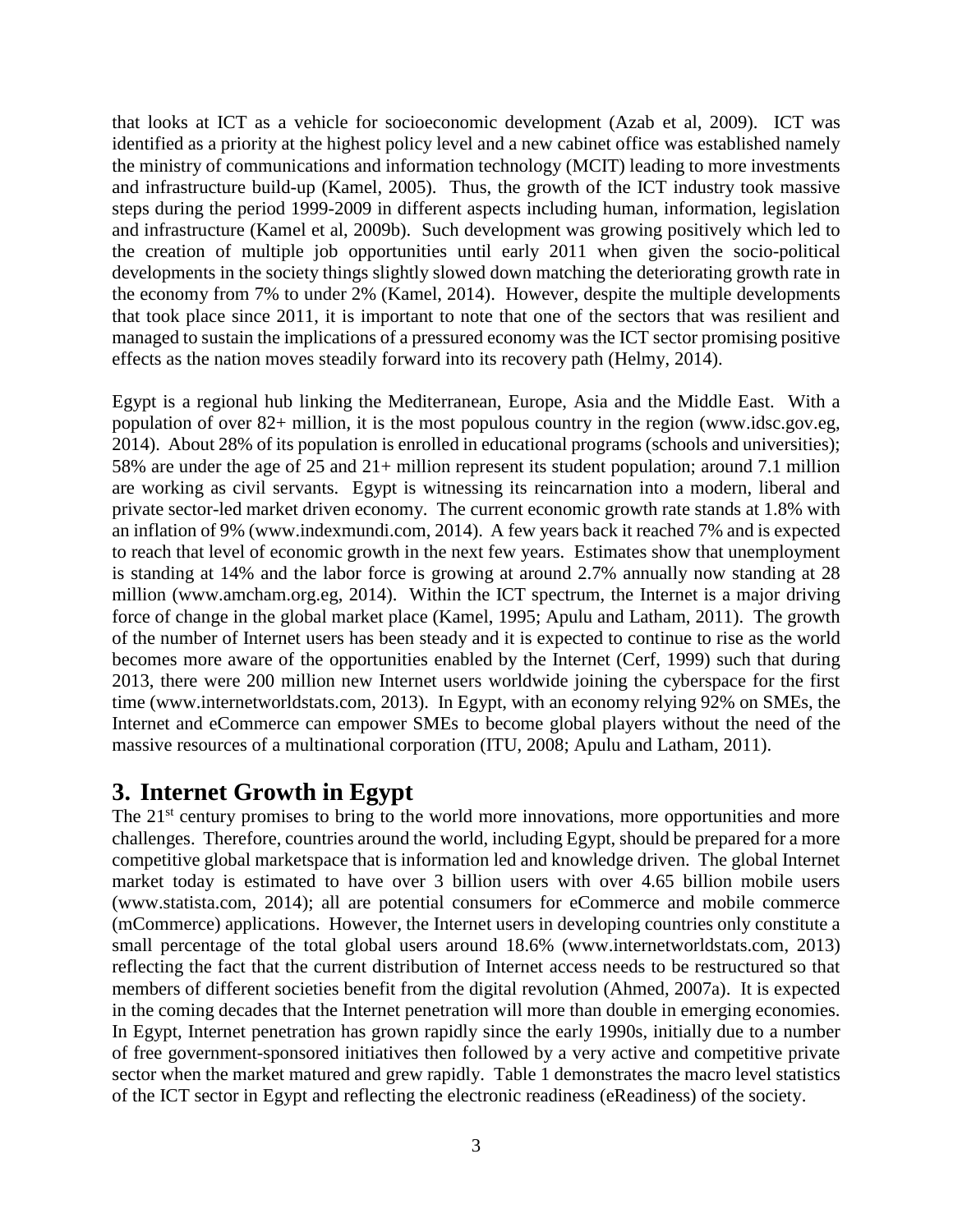| <b>Indicators</b>                                | Oct<br>1999      | <b>Dec</b><br>2004 | <b>Dec</b><br>2006 | Dec<br>2008     | <b>Dec</b><br>2011 | <b>Dec</b><br>2012 | <b>Dec</b><br>2013 | Jul<br>2014       |
|--------------------------------------------------|------------------|--------------------|--------------------|-----------------|--------------------|--------------------|--------------------|-------------------|
| Internet subscribers                             | 300K             | 3.6 <sub>m</sub>   | 6m                 | 11.4m           | 29.8m              | 36.8m              | 37.1 <sub>m</sub>  | 44.5m             |
| ADSL subscribers                                 | N/A              | N/A                | 206K               | 593K            | 1.65m              | 2.24m              | 2.49 <sub>m</sub>  | 2.89 <sub>m</sub> |
| Internet penetration per 100<br>inhabitants      | 0.38%            | 5.57%              | 8.25%              | 16%             | 35%                | 44.11%             | 44.2%              | 52.2%             |
| Mobile phones                                    | 654K             | 7.6 <sub>m</sub>   | 18 <sub>m</sub>    | 38 <sub>m</sub> | 79m                | 97m                | 97.5m              | 97.6m             |
| Mobile phones penetration per<br>100 inhabitants | 0.83%            | 9.74%              | 23%                | 51%             | 98%                | 117%               | 118%               | 114%              |
| <b>Fixed Lines</b>                               | 4.9 <sub>m</sub> | 9.5 <sub>m</sub>   | 10.8 <sub>m</sub>  | 11.4m           | 8.96m              | 8.56m              | 6.84m              | 6.80 <sub>m</sub> |
| Fixed lines penetration per 100<br>inhabitants   | 6.2%             | 12.1%              | 13.8%              | 15.2%           | 12%                | 10.51%             | 8.28%              | 8.11%             |
| Public pay phones                                | 13K              | 52K                | 56K                | 58K             | 24K                | 15K                | 14K                | 14K               |
| IT clubs                                         | 30               | 1,055              | 1,442              | 1,751           | 2,163              | 2,163              | 2,163              | 2,163             |
| <b>ICT</b> companies                             | 870              | 1,870              | 2,211              | 2,621           | 4,250              | 5,083              | 5,237              | 5,965             |
| IT companies                                     | 266              | 1,374              | 1.970              | 2,012           | 3,599              | 4,116              | 4,245              | 4,877             |
| Communications companies                         | 59               | 152                | 244                | 265             | 295                | 375                | 390                | 410               |
| Services companies                               | 88               | 148                | 211                | 242             | 356                | 592                | 602                | 678               |
| Number of employees in the ICT<br>sector         | 48K              | 116K               | 148K               | 174K            | 212K               | 216K               | 221K               | 223K              |

**Table 1**: eReadiness in Egypt

Source: (www.egyptictindicators.gov.eg, 2014)

### **4. Growth of eCommerce in Emerging Economies: Cases from the Middle East**

In the context of the Middle East, there are a few countries that have invested and grew their digital economy significantly more than others and that includes, in no specific order, Egypt, Kuwait, Saudi Arabia, and the United Arab Emirates (UAE). Such development was realized due to a number of factors including, but not limited to, the remarkable growth in the Internet over the last 10 years as indicated in table 2. Some of the core primary sector adopters in terms of digital economy deployment and growth were realized in travel and tourism; obviously there were some implications given the developments in the region since January 2011 but overall the numbers still grow collectively across the region whereas the revenues from online travels in the region grew from 2.3 billion US dollars in 2012 to 3.6 billion US dollars in 2015 (Payfort, 2014). The region is defined as the Arab countries in the Middle East which constitute over 350 million residents excluding expats. Consequently, the amount of online bookings in the primary markets in the region is perceived to be as follows; UAE (46%), Kuwait (34%), Saudi Arabia (23%) and Egypt (12%) respectively of the total bookings (Payfort, 2014).

| Year | <b>Number of Internet Users</b> |
|------|---------------------------------|
| 2004 | 20 million                      |
| 2008 | 56 million                      |
| 2012 | 128 million                     |
| 2014 | 141 million                     |

**Table 2**: Internet Growth in the Middle East North Africa Source: (Payfort, 2014)

It is important to note that the primary impediments in the region that is hindering the growth of the digital economy is online payment, especially in some countries where cash still dominates and a relatively small credit card community. However, having said that, it is important to note that online payment in the Middle East is growing faster than anywhere else in the world and the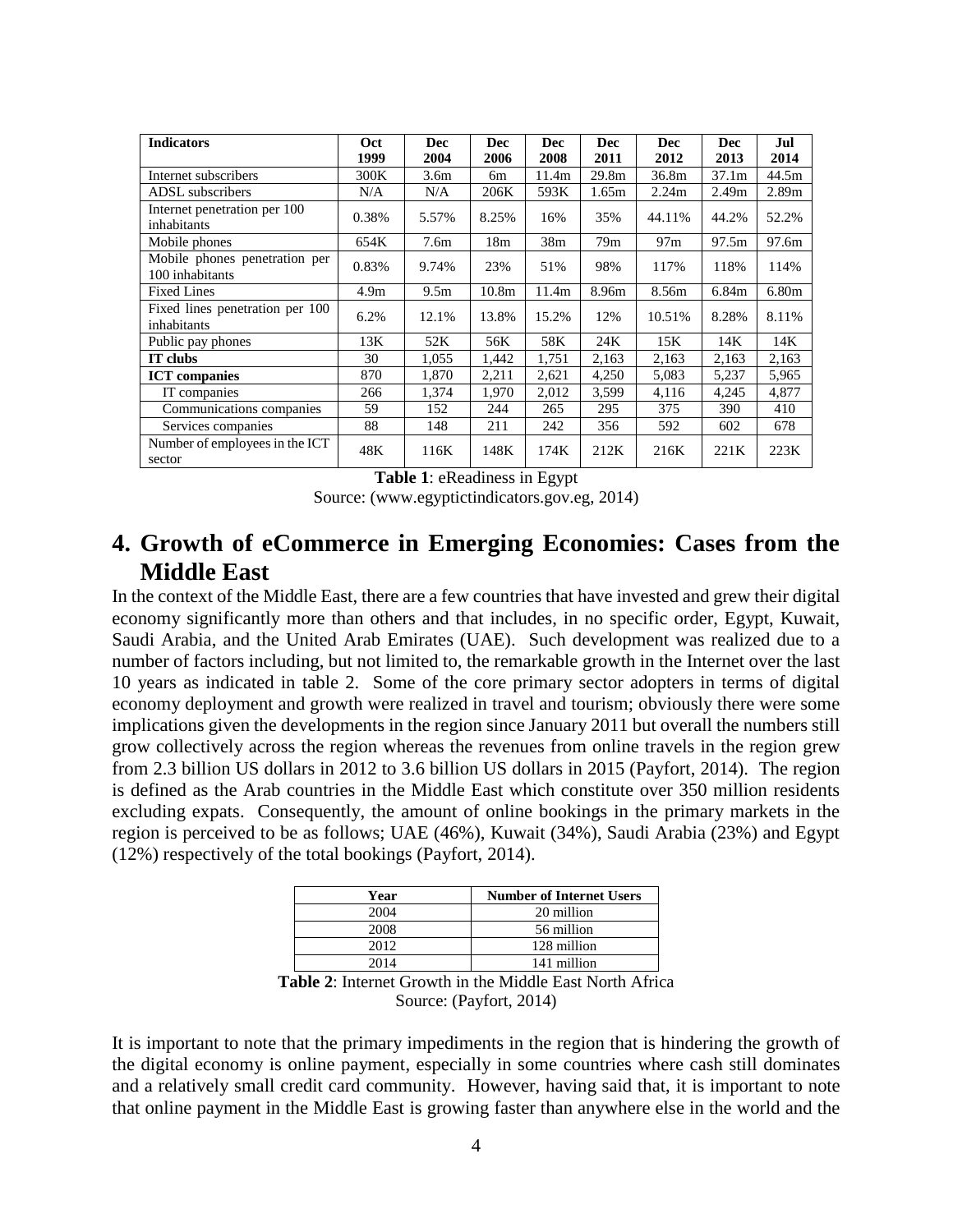market for online shopping is significantly expanding faster than other developing regions (Ahmed, 2007b). Table 3 demonstrates the growth rate of the region compared to other regions and primary markets. The main driver countries in the region are Saudi Arabia, Egypt, UAE and Kuwait.

| <b>Region/Primary Markets</b>   | <b>Percentage Growth</b> |
|---------------------------------|--------------------------|
| US A                            | 15%                      |
| Latin America                   | 30%                      |
| <b>Middle East North Africa</b> | 45%                      |
| Europe                          | 20%                      |
| Asia Pacific                    | 25%                      |

**Table 3**: eCommerce Growth rate in the Middle East North Africa Source: (Payfort, 2014)

As indicated earlier, despite such growth, one of the primary elements that holding up further growth is the development taking place in the region and the related security concerns. Moreover, the lack of enough credit/debit cards in the region in general and in some countries in specific. So far, the primary payment methods for online purchases is based on cash and pre-paid cards. According to Payfort (2014), statistics show that the amount of people who prefer to pay by credit/debit cards, even if they had access to such cards would have amounted to the following; Kuwait (21%), Egypt (20%), Saudi Arabia (24%) and UAE (22%) with the vast majority of potential online shoppers concentrated in the capitals of those countries and the major cities.

### **5. eCommerce Developments in Egypt**

Developed nations as opposed to developing nations have been showing solid and growing improvements with respect to their economies when it comes to eCommerce implications (Javalgi et al, 2005). Such fortunate realization is not shared with developing nations in general and with Egypt in specific (Elbeltagi, 2007) whereas the development of eCommerce in developing nations has been less promising than expected (ITU, 2008). It is important to note that there is little research that have focused on the role of the Internet and the digital economy on emerging economies (Nottebohm et al, 2012; Maier and Nair-Reichert, 2008). In addition, Internet growth have increased by around 25% annually over the last 5+ years in emerging economies as opposed to around 5% in developed countries, offering huge opportunities for developing countries; Egypt included.

In reality, eCommerce is still in its infancy in Egypt and for many entrepreneurs in the developing world, online buying and selling is still far from being a normality. In the context of Egypt, there has been a mild growth in the space over the last decade but still, it is way below par when compared to the market size, the possible huge potential and the Internet growth realized. There have been a number of efforts over the years to introduce and institutionalize a national eCommerce initiative starting in September 1999 but there was a number of challenges that hindered the real growth of eCommerce and the realizations of its full potentials such as local culture, politics, as well as the ICT infrastructure, adequacy, completeness and readiness (Elbeltagi et al, 2005; Stahl and Elbeltagi, 2004). For example, a limited credit and debit card community of 7% of the population define the fact in Egypt that it is still a classic case of a cash society. Moreover, consumer mistrust of online transactions and a lack of legal clarity have been blamed for the slow development of eCommerce (Kamel and Abdel Ghaffar, 2003 and 2004). In addition, to the impact of the low penetration rate of computers standing at 4.27 per 100 inhabitants despite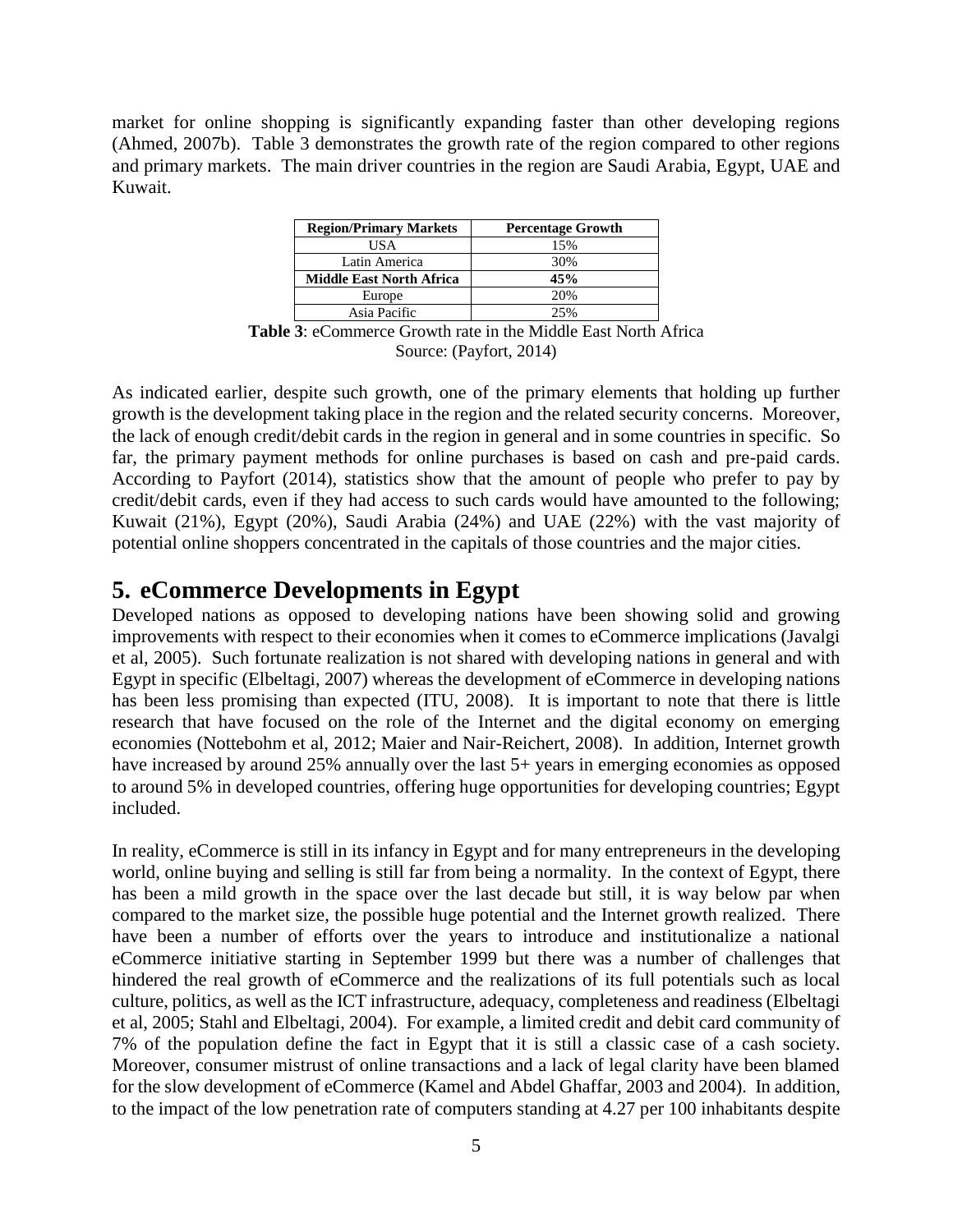the PC for every home initiative launched in 2002 and restructured to PC2010 that targeted a penetration volume of 4 million PCs by 2010 (www.mcit.gov.eg, 2009). It is important to note that given the fact that computer penetration is much higher within the business community than among the general population, it is envisioned that there is greater potential for business2business (B2B) than business2consumer (B2C) transactions. A typical example would be the success of speedsend.com, which is a B2B platform, established in 2001 and pioneered the electronic procurement (eProcurement) industry in Egypt through a customized web-based ecosystem (Kamel, 2009b; Pani and Agrahari, 2007).

However, it is important to mention that B2C platforms such as otlob.com established in 1999 was also successful having started as a food and beverage delivery service then expanded its offerings to a wider and more diversified variety of products. Both were based on a cash-on-delivery (COD) model and remain the same to be able to appeal to a wider pool of consumers. They are successful and still growing in volume, turnover and outreach among the local and regional communities within Egypt and beyond with the expansion and diversification of the products and services offered. In the context of Egypt, there are 44.5 million Internet users and 3.5 million online buyers which is the highest number of Internet users in the region representing around 52% penetration rate. In addition, 80% of smart phone users in Egypt make a mobile purchase at least once a month where 80% of those use cash and the rest either credit or debit cards (Payfort, 2014). There are 5.7 million credit and debit cards in Egypt which is the second highest in the region (as a volume) but that does not necessarily mean that they belong to more than 33% of that figure because many in the region possess two or more cards, and compared to the population it is still 8% total as indicated before so per capita it is still way below par. Such volume contributed to consumption during the period 2008-2012 to an amount of 2.63 billion US dollars which represents 1% of a total amount of 262.83 billion US dollars (Payfort, 2014). More specifically in mobile commerce, with 47% penetration rate in the region, with Egypt representing 26% (Payfort, 2014).

Moreover, in terms of market size in Egypt, the country witnessed the largest growth in the region that translates to 16% growth in cash on delivery purchases from 83 US dollars in 2013 to 96 US dollars in 2014 as an average basket size. With respect to debit and credit cards that translates to 36% growth in cash on delivery purchases from 71 US dollars in 2013 to 96 US dollars in 2014 also in terms of basket size (Payfort, 2014). The top digital platform have been souq.com, Alibaba.com, amazon.com, ebay.com and nefsak.com. Nefsak is the Arabic word for "your wish". There is no doubt that Egypt is arguably one of the main forces behind the fastest growing MENA eCommerce market due to the size of the population and the high penetration rate of both Internet and mobility (Helmy, 2015).

| <b>Sector</b>          | <b>Percentage of Total</b> |
|------------------------|----------------------------|
| Electronics            | 17%                        |
| Air Tickets            | 15%                        |
| Entertainment          | 10%                        |
| <b>Hotel Bookings</b>  | 8%                         |
| <b>Health Services</b> | 6%                         |
| Clothes                | 8%                         |
| <b>Books</b>           | 8%                         |

**Table 4**: Top Online Purchases from Egypt Source: (Payfort, 2014)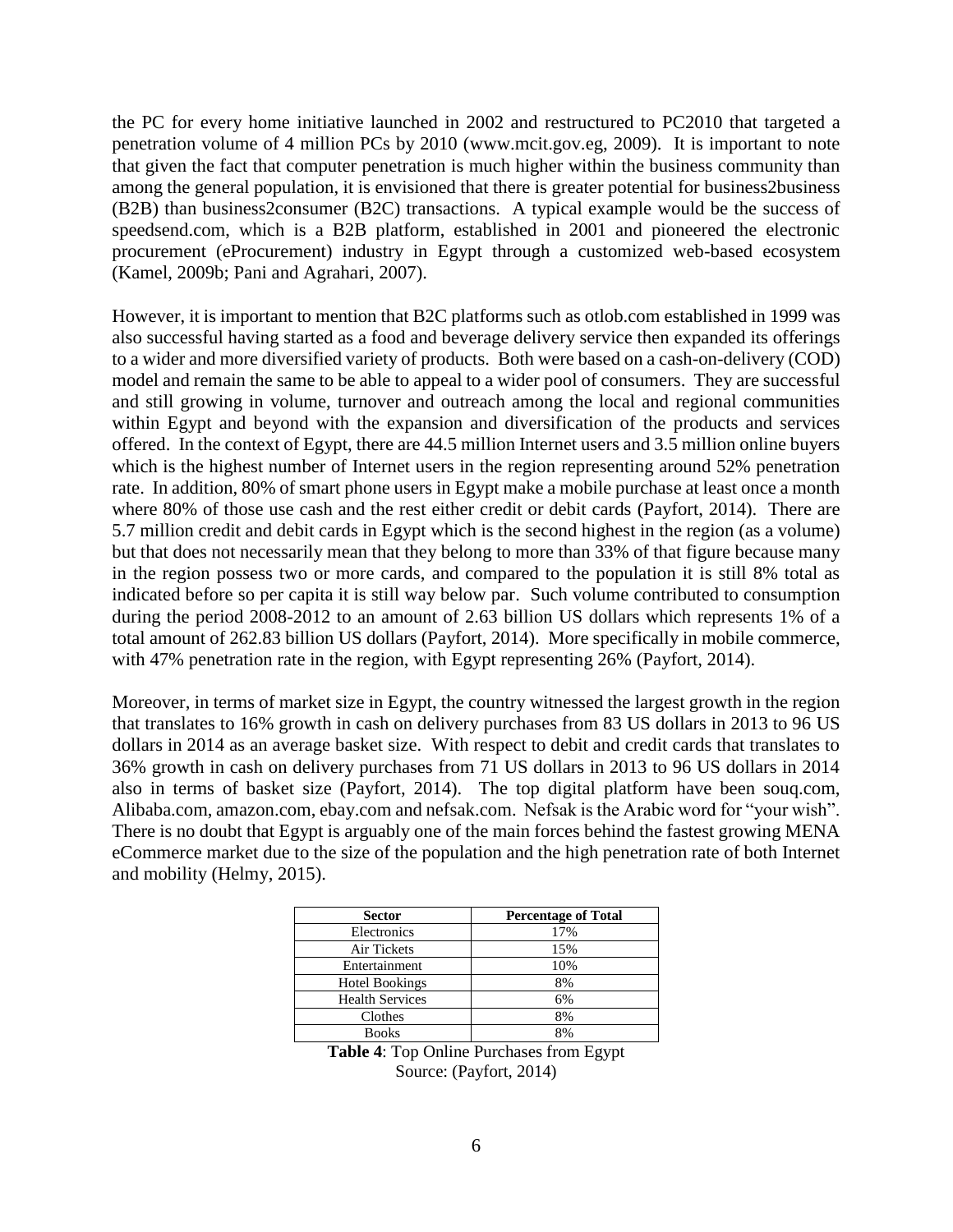Table 4 demonstrates the patterns of online shopping in Egypt and what kind of products and services people look for more as priority merchandises.

In Egypt, culturally, people like to go to stores and interact with suppliers, dealers and merchants preferring the social bond that could come out of such transactions. In other words, the problem is both infrastructural and cultural (Loch et al, 2003). In some locations, according to Loch et al (2003) culture could be a barrier to using the Internet since many would think and feel threatened by how the Internet will affect the family and community life. According to Zohny (2010) quoting a survey which was conducted by the Amman (Jordan) based consultancy, Arab Advisors Group, that 35% of Internet users in Egypt (2.4 million Egyptians at that time) were engaged one way or another in some form of eCommerce which yielded a volume of 2.1 billion US dollars' worth of online transactions including bill payments in 2009. It is worth noting that the study assessed a number of elements including telecommunications subscriptions and services, Internet usage, mCommerce, electronic banking (eBanking) and more. There is no doubt that the growth of the Internet users globally and in Egypt has been one of the driving forces for the introduction and diffusion of eCommerce worldwide and continues to play an effective role in the growth and diversity of the global marketspace and Egypt should not be an exception. The Internet with its massive innovative capacities will no doubt boost efficiency and enhance market integration domestically and globally, especially in developing economies that are most disadvantaged by poor access to information (Maier and Nair-Reichert, 2008). However, it is important to note that it can also have negative implications on nations that will not have access to information (Kamel et al, 2008; Ahmed, 2007a). The Internet, as an output of the ICT evolution, is the largest network of computers in the world, providing a wealth of information and knowledge; with more promises and implications coming through with the dissemination of the Internet of Things (IoT) with expectations of having between 26-30 billion devices connected on the network by 2020. eCommerce is one of the most important topics in today's global business environment (Helmy, 2014). Therefore, understanding the degree to which the Internet will change business and society is a vital topic for businesses, industries and academia. The global society is currently witnessing a phase of transition from an information age that was physical to an information age that is digital (Lynch and Lundquist, 1996) and it represents a unique opportunity for developing nations to boost their economies through the development and dissemination of a universal digital economy, Egypt included (Helmy, 2013).

#### **6. eCommerce Challenges and Opportunities**

With respect to the challenges, the extent of eCommerce readiness is governed by the degree of ICT diffusion and the institutionalization of an encouraging eCommerce environment (ITU, 2008). The PC, notebook, and tablet penetration and access to the Internet have been growing steadily over the last decades which provides an important element in the ecosystem. However, the availability of a legal infrastructure governing business and financial transactions and protecting consumer rights can neither be taken for granted nor overlooked. It is important to note that the difficulties surrounding eCommerce in Egypt have more to do with traditional ways of conducting business than with legal barriers such as being predominantly a cash-based society. For example, the limited credit/debit card community indicate the core of the challenge in a digital environment where payment is predominantly based on online payments. Moreover, the fact that the limited debit/credit card community also have restricted use online because of banks regulations and the issuance of specific credit cards for online purchases is not helping much in building trust among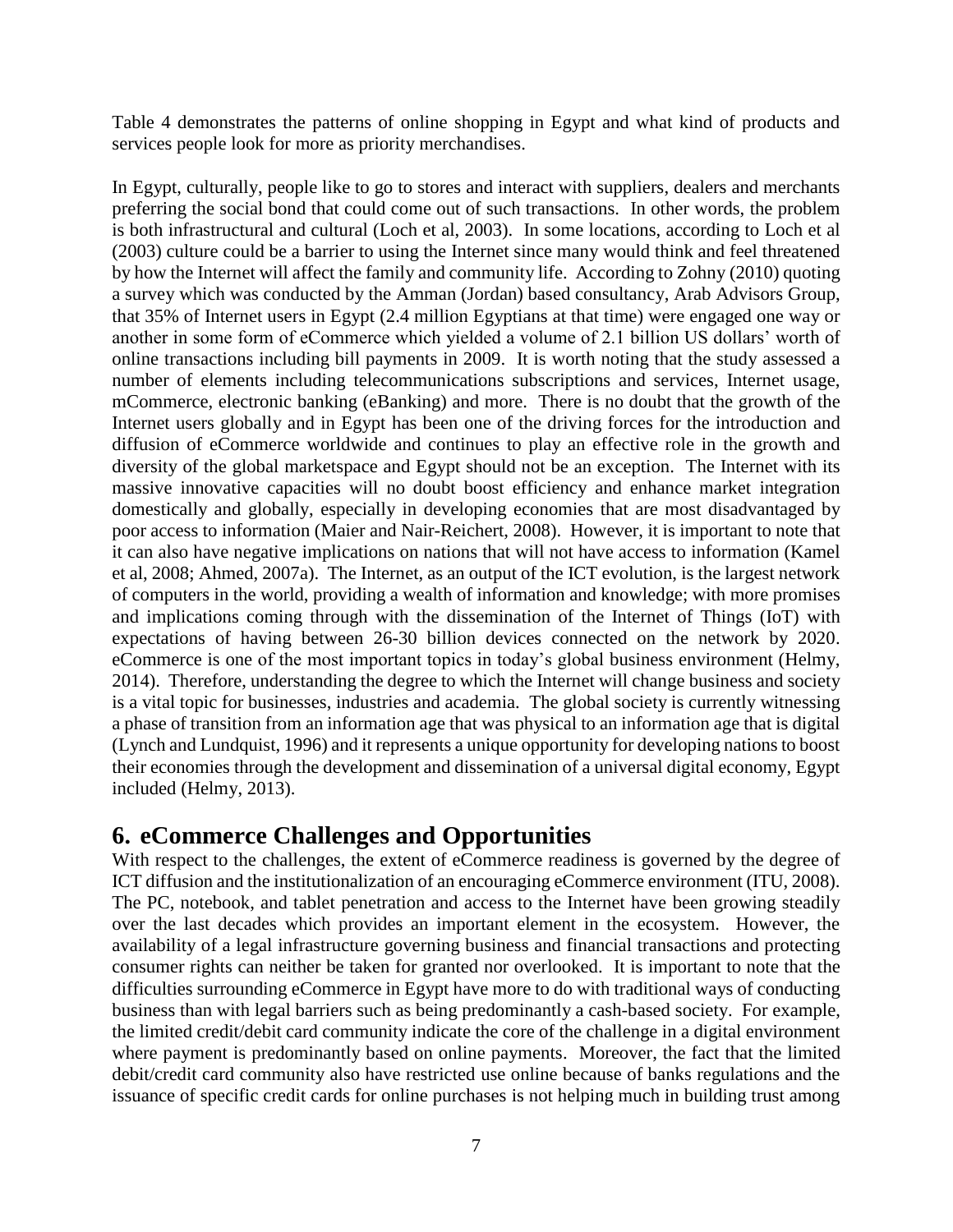the community in the digital economy. In addition, the lack of a credit bureau until 2008 did not help financial institutions manage their risk more strategically with no credit histories for consumers. Today, with the establishment of the I-Score bureau it is different; there was over 4.3 million corporate and individual registered customers during the first year and financial institutions started using consumer credit ratings and more to approve card applicants. However, moving forward, with over 40% of the population under the age of 18 and so are not eligible for issued credit/debit cards, the future looks more promising with larger segments of the community potentially engaging in digital payment transactions (MCIT, 2014).

In terms of legislation, Egypt's sole law number 15/2004 that focuses on eCommerce was enacted in 2004. The law permitted legal standing to verified electronic documents (eDocuments) and provided the Information Technology Industry Development Agency (ITIDA), established in 2004, the authority to approve organizations that can verify the eDocuments. Moreover, in 2009, ITIDA launched the Egyptian Root Certificate Authority (Root CA), which links all certificate service providers in Egypt to provide consistency and validity to their activities. All in an attempt to increase public trust and confidence in eCommerce; being one of the primary challenges. It is worth nothing that trust in payment methods is an important element especially since only around 11% (9 million Egyptians) only bank their money which is related to the fear of identity theft and invasion of privacy; that obviously is magnified in the case of online transactions and payments. Statistically in Egypt, Internet usage among the private sector is 60% when compared to the households which stands at 15%. There are 18.4 million households in Egypt with about 20% of the households having computer facilities (www.egyptindicators.gov.eg, 2014). Since 2004, the government has been introducing a variety of eGovernment applications in an attempt to help people get used to conducting business online. This includes issuing driving licenses, high school grades and more. Table 5 demonstrates the barriers to eCommerce in Egypt following the measures adopted by the benchmarking telework and eCommerce in Europe report (ECATT, 2000).

To sum-up the challenges of eCommerce in Egypt, the different stakeholders in the market need to address a variety of social, technological and financial elements. With respect to social challenges, there is lack of awareness, training, trust, resistance to change and the language barrier. Awareness is considered a major deterrent including customer and organizational awareness of the benefits of eCommerce. When comparing mobile diffusion to Internet usage in Egypt, it is clear that for the same expenses mobile users are increasing remarkably indicating that affordability is not an issue, in fact Internet access is less costly and more reliable making it viable for mCommerce to penetrate the market if the proper ecosystem is provided (Kamel and Fikry, 2007; Dutta and Mia 2009). The lack of training is a major obstacle where people are not prepared to handle operations in a cyber-environment, which creates confusion for those accustomed to traditional systems when they are introduced to innovative techniques. The lack of trust remains a major challenge with respect to ePayment systems, and doing business with people never seen before. Resistance to change is a factor that has more of a cultural aspect where people find it so difficult to change their habits, and which relates to an organizational factor that is the gap between senior managers who are usually computer illiterates and younger generations represented in middle managers and technical staff who are advocates of ICT. Finally, there is the language barrier to comprehend the content of the web where the majority of Egyptians can only read and write Arabic while over 82% of the websites are in English. More Arabic content, online stores and portals need to be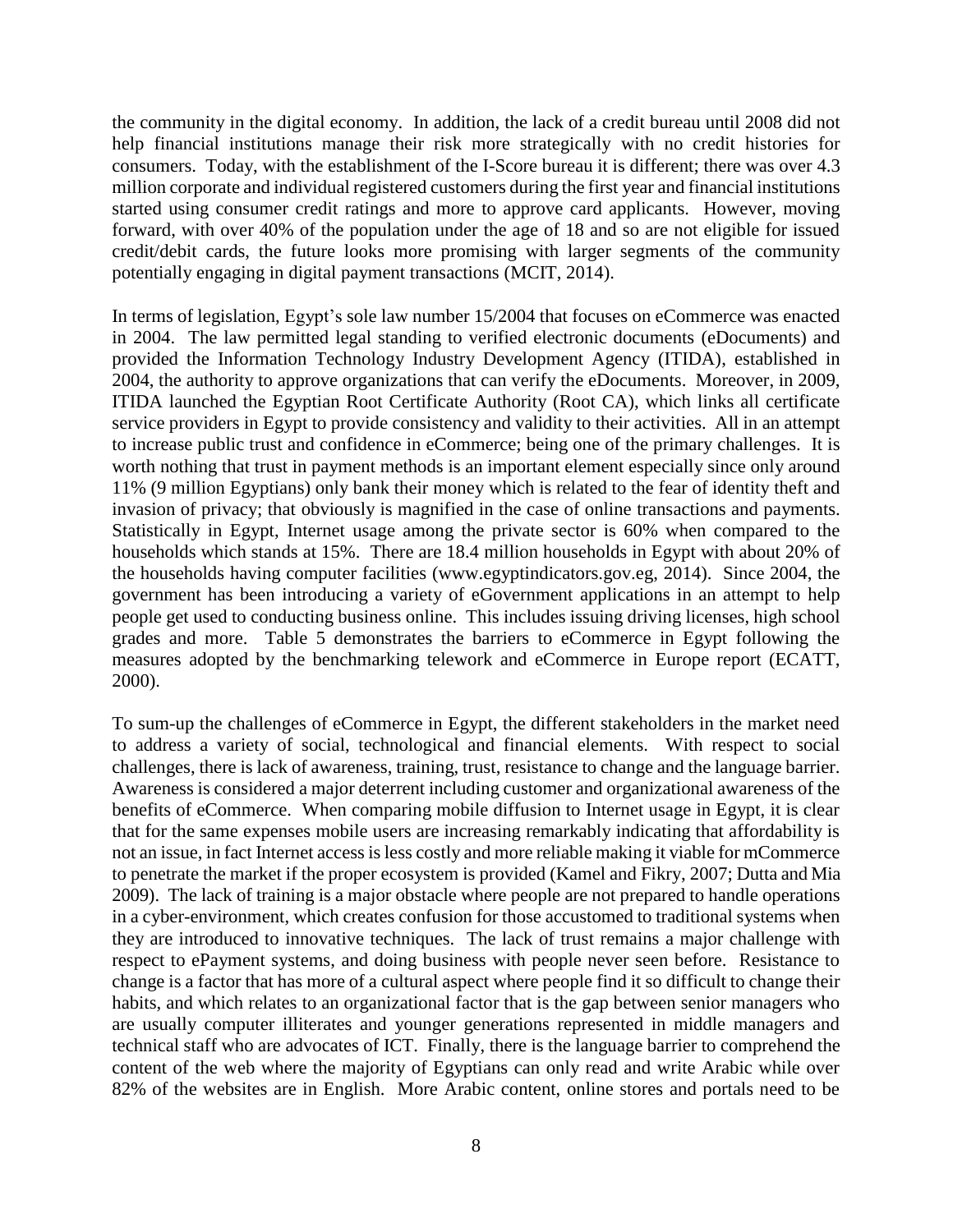launched on the World Wide Web to help grow the online community among the masses. It is worth noting that the growth in social media in Egypt, especially post 2011, should have concrete consequences on the development of the eCommerce community and respectively improve its implications on the economy.

| <b>Barriers</b>                  | <b>Remarks</b>                                                                      |
|----------------------------------|-------------------------------------------------------------------------------------|
| Lack of awareness of added value | Availability of considerable skepticism regarding the added value of                |
|                                  | eCommerce due to lack of interest by firms and users for online shopping due to     |
|                                  | lack of properly distributed access and/or for security concerns.                   |
| Suitability of products for      | Statistics in Egypt show that 48% of online shoppers' main reason for buying        |
| distribution                     | online is the lack of product availability in the local market, followed by ease of |
|                                  | purchase (45%), convenience of comparing products online (32%), comparing           |
|                                  | prices $(24\%)$ and ease of payment $(21\%)$ .                                      |
| <b>Costs and performance</b>     | The limitations of narrow band access have hampered eCommerce evolution;            |
|                                  | online shopping is perceived by many as expensive rather than an efficient          |
|                                  | alternative to traditional shopping.                                                |
| Data security                    | Compared to private value added networks, the Internet causes considerable          |
|                                  | security concerns due to its open architecture, necessitating specific              |
|                                  | technological measures to make data exchange secured and reliable, which are        |
|                                  | costly. There is a need to improve security and for allowing alternative payment    |
|                                  | methods to complement the use of credit card, such as cash on delivery, which       |
|                                  | suits the local consumer and allows for building trust and alleviating consumer     |
|                                  | concerns with regard to exchanging payment details over the Internet.               |
| <b>Consumer protection</b>       | In B2C, building trust requires measures that protect consumers from fraud and      |
|                                  | entitles them to consumer protection rights when buying online. There is a need     |
|                                  | to enhance buyers' awareness and to engage trust in online shopping to              |
|                                  | accommodate their concern related to the collection of personalized data that       |
|                                  | may be used for other purposes, which could be dealt with thru a copyright          |
|                                  | statement or a new law for intellectual property rights.                            |
| <b>Lack of critical mass</b>     | Online marketplaces work better with more consumers and suppliers involved.         |
|                                  | In Egypt, the market is still relatively small but this can be improved through     |
|                                  | diversification of market segments that might have not been accessible through      |
|                                  | traditional retail outlets.                                                         |



Source: (ECATT, 2000)

With respect to technological challenges, there is still the problem of relatively weak resources with respect to the telecommunications infrastructure. This includes bandwidth cost with low capacity level leading to long periods of time for access and downloading. With respect to financial challenges, there is the lack of efficient and secured ePayment systems coupled with a limited credit/debit card community due to the lack of awareness of the use and benefits of credit/debit cards representing a primary challenge since credit/debit cards are the primary method of setting consumer transactions over the Internet. There is also the issue of customs and taxation which is another barrier for eCommerce diffusion and where the position of the government reflect the belief that the use of information networks should not be given any preferential treatment in trading as opposed to traditional methods. For example, the imposition of taxation on products bought over the Internet remains a viable option, especially that Egypt, as an economy, relies on taxes and custom duties as a dependable source of income. The above-mentioned challenges need to be dealt with strategically at the national policy level and through proper allocation of mechanisms and resources, many of which need to be transformed into opportunities that can enable the development of a solid infrastructure of eCommerce in Egypt.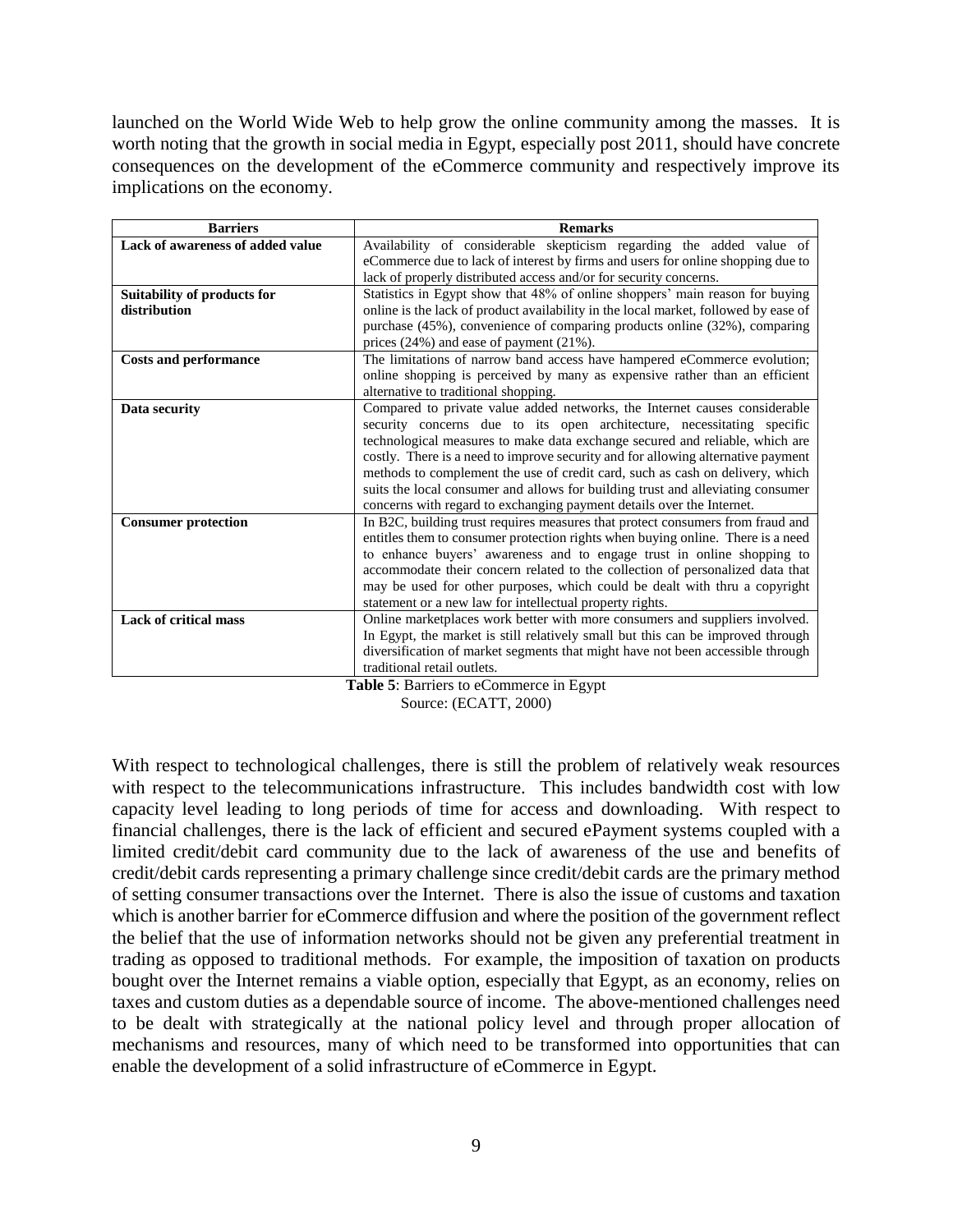As for the opportunities, the government started a full-fledged process to modernize the National Postal Authority (NPA) as one of the major government initiatives that is part of the overall planning process of launching eCommerce capabilities being the main delivery and distribution arm. NPA is building a network to connect its 3,000 branches throughout Egypt's 28 provinces. It is the only organization in the country that is present at the villages' level, way more than what the banking sector can reach through its 38 banks and multiple branches. The potential envisioned through PPP is the introduction of electronic postal services in addition to new applications in postal banking. The location of the different branches especially in 4,000 villages and remote areas could help transform the classical developing nations-like current digital divide situation so that its communities become socially and economically included in the community (Kamel, 2009a). Postal services are well-respected brands in most countries around the world, and especially Egypt, offering physical transport network; with eCommerce such services could be optimized in terms of efficiency and global exposure with timely information to different customers about their shipments (ITU, 2008).

The digital economy in Egypt is in the build-up phase. However, although small, there is a dynamic eCommerce platform in Egypt. In 2011, the Internet contributed to the economy around 2.2 billion US dollars that was comparable to 1.1% of the nation's gross domestic product (BCG, 2012). The positive implications is that the development of the digital economy was fueled by entrepreneurship, innovation, creativity, investment promotion, and technology startups, and supported by different stakeholders including the government, the private sector and the civil society. There is a huge potential, especially with the proliferation of angel investment and venture capital networks. The ICT sector in Egypt has generated revenues of around 9.3 billion US dollars during fiscal year 2011-2012 compared to 8.7 billion US dollars during fiscal year 2009-2010; during that period, ICT revenues growth rate was calculated to be 6.5% (MCIT, 2013). It is worth noting that the ICT sector makes a substantial contribution to Egypt's gross domestic product (GDP) with 4.2% and 4.6% during fiscal year 2009-2010 and 2011-2012 respectively (MCIT, 2013). The ICT sector achieved the highest growth rate in 2010-2011 (7%) and the second highest in 2009-2010 (13%) among different socioeconomic sectors in Egypt (MCIT, 2013). This has also been reflected in the number of ICT companies established and the job opportunities created in the sector.

While today the consumer's total digital purchases make around 50% of the Internet contribution to the economy in Egypt, projections indicate that the total contribution will grow three folds by 2017 to reach 1.6% of GDP (BCG, 2012). However, it is important to note that Egypt's businesses and industries have not yet grasped the significant commercial potential and capacities of the Internet. There are sectors that could benefit clearly from the digital economy such as the travel and tourism sector where the industry's potential online marketplace for travels and tourism services is 1.8 billion US dollars of which Egyptian tourism companies exploit less than 5% (BCG, 2012). eCommerce is estimated to contribute 229 million US dollars representing 0.1% of Egypt's GDP (BCG, 2012). This modest volume represents a major divide with other countries who are gradually developing their Internet economy. For example, in 2011, online advertising was estimated to be 4% of Egypt's ad spending (BCG, 2012). This demonstrates a model of B2B economic activity that the Internet generates and increasingly challenges the traditional TV ads space which represents the nation's most popular and widespread advertising platform that attracts over 82+ million in Egypt and over 400 million in the Middle East (Ahmed, 2007b). In addition,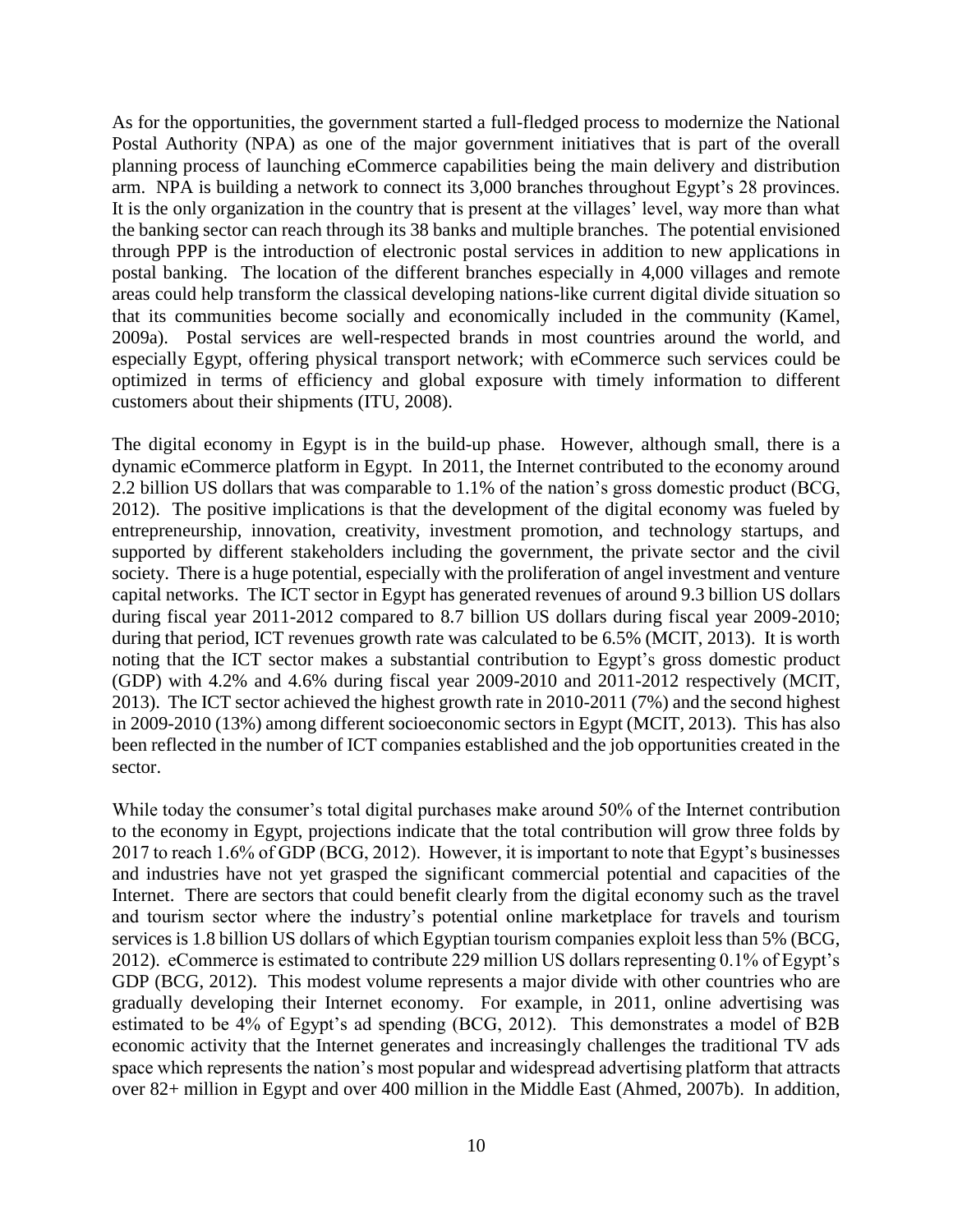the digital economy is an opportunity to leverage social services and promote social inclusion. For example, the government of Egypt uses the Internet to improve the efficiency in delivering services such as food subsidies through the "family card" to monitor the purchase, transparency and fairness of food distribution (BCG, 2012).

ICT can help in alleviating poverty, improving access to healthcare, fairly distributing resources, and strengthening participation in decision-making processes. Therefore, the impact of the Internet, as an ICT tool, should not be measured only in terms of absolute numbers of connected individuals and but more in terms of contribution to social and economic progress, development and growth. Therefore, one needs to address the opportunities that the Internet with its various engines holds for Egypt because eCommerce as a platform for business provides unprecedented opportunities for increasing trade, promoting investment, facilitating business transactions, providing a larger and more varied market and supplying an unparalleled marketing tool (EIU, 2001). With the youth bulge in Egypt, many are opting to startup their own businesses that are primarily focused on offering different products and services that are much needed for the community. Such trend that can have multiple positive implications not just to cater for different needs but also it is an opportunity to create jobs, reduce unemployment among the youth, and improving the economic conditions for many. Moreover, as Egyptian companies learn how to use the eCommerce ecosystem, they will become more efficient and more profitable (Bell, 1998). There are a number of Internet start-ups, although limited, but have become extremely popular, given the need and efficiency in providing their services (Kamel and Hussein, 2004). These include, but not limited to, B2B and B2C examples such as filgoal.com (sports), bayt.com (employment), freedaysegypt.com (tourism), tahriracademy.org (online education), alborglab.com (health) and bazzarinegypt.com (shopping) and more. These Internet startup efforts to transform themselves into wide ranging eCommerce websites have been notably unsuccessful (EIU, 2007). The number of websites is estimated to be over 10,000 based in Egypt where less than 15% are purely dedicated for eCommerce and of those, less than 50 have established strong names and recognized from the market, yet only a handful of those eBusiness and eCommerce websites and portals use online payment methods and mostly still depend on COD. Some also resort to other payment methods such as prepaid scratch cards, debit cards and mobile payments. However, none has surpassed COD especially for SMEs. Some use a blended model of traditional and unconventional payment transactions (Kamel and Abdel Ghaffar, 2004).

# **7. Conclusion**

eCommerce holds many opportunities for Egypt at different levels including business, social and economic. With emerging and innovative ICTs, the availability of enabling environments and ecosystems for development, competition and growth sets the stage for diffusing business processes, global trading communities, and new revenue streams that could have positive implications on the economy. For Egypt, eCommerce represents an opportunity to keep pace with the developed world and to leverage its developmental plans using ICT and online applications by capitalizing on a young, skilled and ambitions population. The next phase should witness more coordination between different constituencies including the government, the private sector and the civil society to provide a platform that blends awareness, adoption, diffusion and adaptation of ICT capitalizing on the potentials of eCommerce while catering to the local values, norms and cultures of the community. This can help avoid creating gaps within the society and will help realize the critical mass required for a successful online community interacting digitally and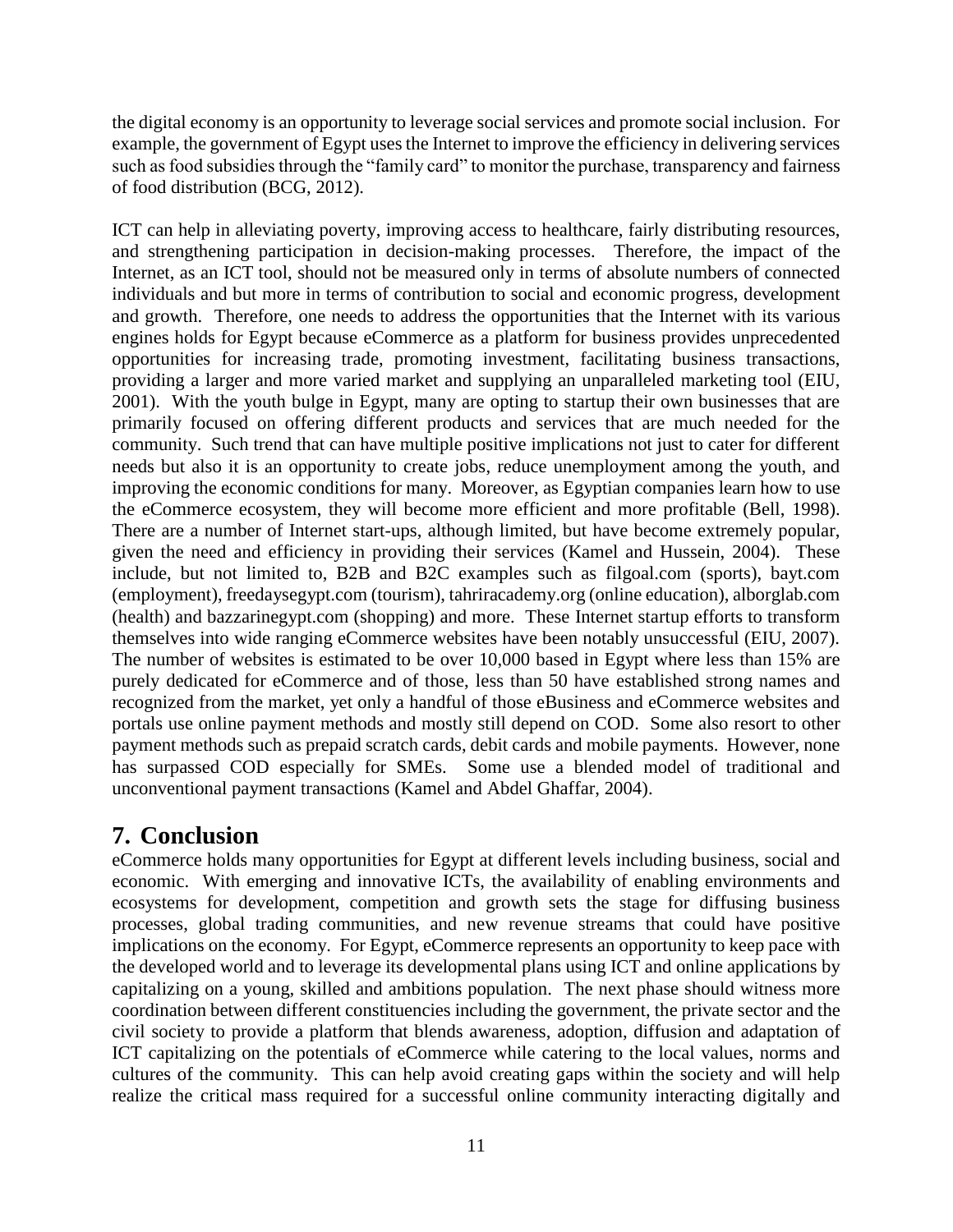benefiting from the marketspace to prevail. In brief, eCommerce is still in its infancy in Egypt but it is definitely poised to become one of the economy's most promising next major developments.

### *References*

Ahmed, A (2007a) "Open Access towards Bridging the Digital Divide – Policies and Strategies for Developing Countries", *Journal of Information Technology for Development*, *13*(4), pp. 337-361.

Ahmed, A (2007b) "Technological Transformation and Sustainability in the MENA region", in A. Ahmed (eds.), *Science, Technology and Sustainability on the Middle East and North Africa,*  Brighton: Inderscience Enterprises Ltd, pp. 3-18.

American Chamber of Commerce (2014) "Statistics on Electronic Commerce", website, retrieved 10 December 2014 from www.amcham.org.eg.

American Chamber of Commerce in Egypt (2002) "Information Technology in Egypt", *Business Studies and Analysis Center,* Cairo: American Chamber of Commerce in Egypt.

Apulu, I and A. Latham (2011) "Drivers of Information and Communication Technology Adoption: A Case Study of Nigerian Small and Medium Sized Enterprises", *International Journal of Business and Management, 6*(5), pp. 51-60.

Azab, N. A., S. Kamel and G. Dafoulas (2009) "A Suggested Framework for Assessing Electronic Government Readiness in Egypt", *Electronic Journal of E-Government*, *7*(1), pp. 11–28.

Bell, D (1998) "Egypt online", *PCWorld Egypt,* December, pp. 1-2.

Cerf, V (1999). "The Internet is for Everyone", Speech to the Computers, Freedom and Privacy Conference, April.

Dutta, S and I. Mia (2009) "The Global Information Technology Report – Mobility in a Networked World", Geneva: World Economic Forum.

Economist Intelligence Unit (2007) "Egypt: Overview of e-Commerce", website, retrieved 15 January 2008 from www.ebusinessforum.com.

Economist Intelligence Unit (2001) "Egypt: e-Business Marketplace", website, retrieved 10 December 2008 from www.ebusinessforum.com.

Egypt ICT Indicators (2009) "Egypt ICT Indicators", Ministry of Communications and Information Technology*,* website, retrieved 10 March 2014 from www.egyptictindicators.gov.eg.

Elbeltagi, I (2007) "E-commerce and Globalization: An Exploratory Study of Egypt", *Cross Cultural Management: an International Journal*, *14*(3), pp. 196–201.

Elbeltagi, I., N. McBride and G. Hardaker (2005) "Evaluating the Factors Affecting DSS Usage by Senior Managers in Local Authorities in Egypt", *Journal of Global Information Management*,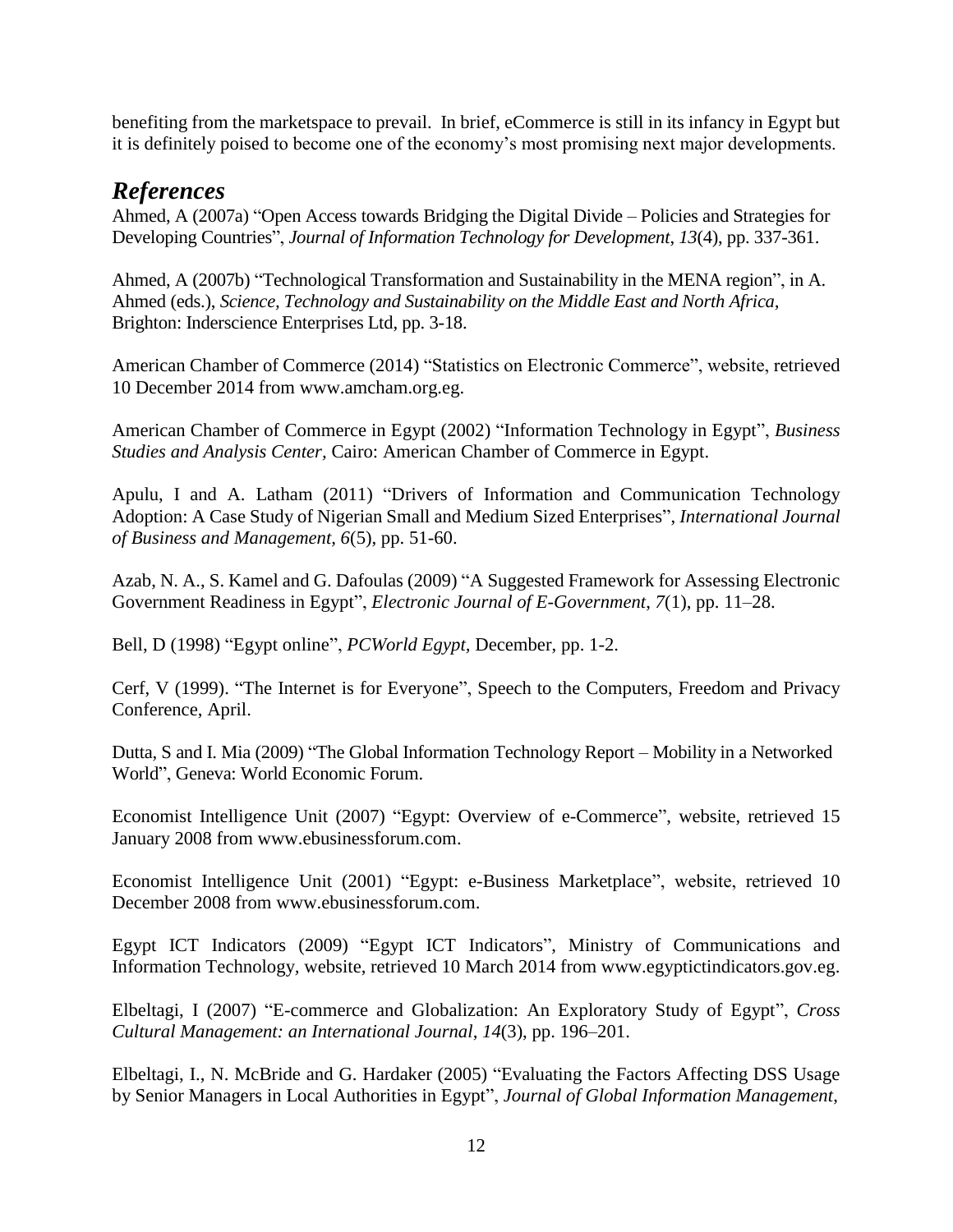*13*(2), pp. 42–65.

El Sherif, H (1990) "Managing Institutionalization of Strategic Decision Support for the Egyptian Cabinet", *Interfaces,* 20, 1, January-February.

El Sherif, H and O. El Sawy (1988) "Issue-Based Decision Support Systems for the Cabinet of Egypt", *MIS Quarterly,* 12, December.

European Commission (2000) "Benchmarking Telework and e-Commerce in Europe", *Final Report*, Brussels: Information Society Directorate General.

Helmy, A (2015) "The Role of IT in Driving Egypt's Economic Growth", 16 February 2015, Speech at the American Chamber of Commerce in Egypt, website, retrieved 7 March 2015 from www.amcham.org.eg.

Helmy, A (2014) "Paving the Way Towards a Competitive and Innovative Digital Society", 28 April 2014, Speech at the American Chamber of Commerce in Egypt, website, retrieved 10 March 2015 from www.amcham.org.eg.

Helmy, A (2013) "Information Technology in Egypt Set to Blossom", *Business Monthly,* 30(4), pp. 54.

Information and Decision Support Center (2014) "Markets Statistics", website, retrieved 15 December 15 2014 from www.idsc.gov.eg.

International Telecommunication Union (2008) "E-Commerce as a Key Facilitator for SME Competitiveness", *WSIS Follow-Up and Implementation: Action Line Facilitation Meeting E-Business,* Geneva, May 22.

Internet Country Profiles (2014) "Country Profiles", website, retrieved 28 December 2014 from www.indexmundi.com.

Internet World Statistics (2009) "Internet Statistics", website, retrieved 5 April 2013 from www.internetworldstats.com.

Javalgi, R. G., N. Wickramasinghe., R. F. Scherer and S. K. Sharma (2005) "An Assessment and Strategic Guidelines for Development e-Commerce in Asia", *International Journal of Management*, *22*(4), pp. 523–532.

Kamel, S (2014) "Egypt's Ongoing Uprising and the Role of Social Media: Is there Development", *Journal of Information Technology for Development, 20*(1), pp. 78-91.

Kamel, S (2009a) "The Evolution of the ICT Sector in Egypt – Partnership4Development", in *Proceedings of the 11th International Business Information Management Association (IBIMA) Conference on Innovation and Knowledge Management in Twin Track Economies: Challenges and Opportunities*, Cairo, Egypt, January 4-6, pp. 841-851.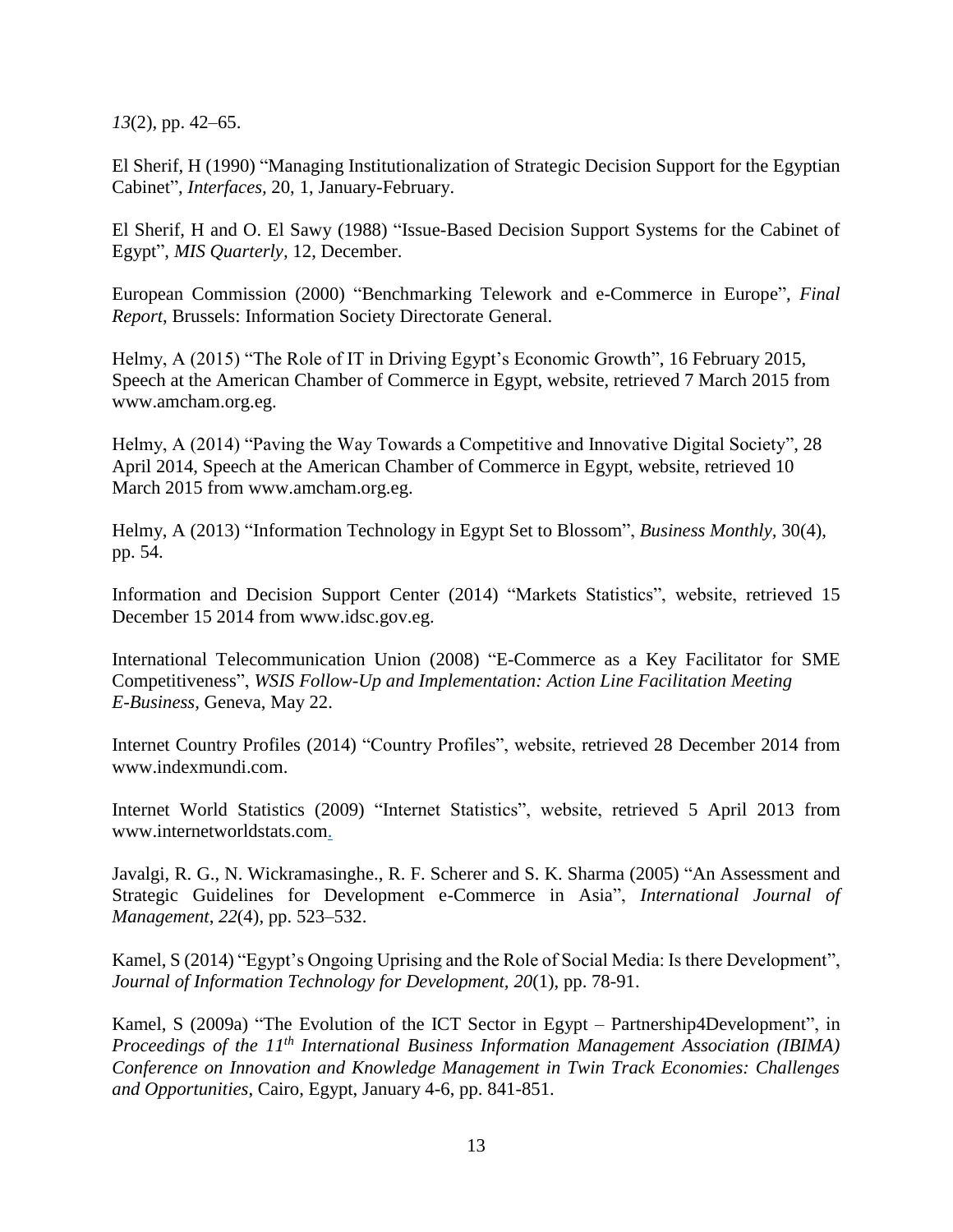Kamel, S (2009b) "Evolution of Electronic Procurement in Egypt: Case of Speedsend.com", in K. Roubah, O. Khalil and A. Hassanein (eds.), *Emerging Markets and E-Commerce in Developing Economies*. Hershey, PA: Information Science Reference, pp. 363-386.

Kamel, S., D. Rateb and M. El-Tawil (2009c) "The Impact of ICT Investments on Economic Development in Egypt", *Electronic Journal of Information Systems in Developing Countries, 36*(1), pp. 1-21.

Kamel, S (2005) "The Evolution of Information and Communication Technology Infrastructure", in G. Hunter and A. Wenn, (eds.), *Egypt in Information Systems in an e-World*. Washington DC: The Information Institute, pp. 117-135.

Kamel, S (2000) "Electronic Commerce in Egypt", in M. Khosrowpour (eds.), *Managing Web-Enabled Technologies in Organizations: a Global Perspective*. Hershey, PA: Idea Group Publishing, pp. 210-232.

Kamel, S (1999) "Building the African Information Infrastructure", *Journal of Scientific and Industrial Research, Special Issue on Management of Information Technology Organizations and Beyond,* March-April, pp.118-144.

Kamel, S (1995) "Information Superhighways: A Potential for Socioeconomic and Cultural Development", in *Proceedings of the 6th IRMA Conference*, Atlanta, GA, May 21-24.

Kamel, S and A. Fikry (2007) "Socioeconomic Implications of Mobile Technology on Emerging Markets", in *Proceedings of the 6th Global Mobility Roundtable (GMR) on Niche Evolution in the Mobile Business Ecosystem*, Los Angeles, CA, June 1-2, website, retrieved from www.marshall.usc.edu/web/CTM.cfm.

Kamel, S and H. Abdel Ghaffar (2004) "The Use of Internet-Based Credit Cards in Egypt for Business2Consumer Transactions", in M. Gordon Hunter and K. K. Dhanda (eds.), *Information Systems: Exploring Applications in Business and Government.* Washington DC: The Information Institute, pp. 97-121.

Kamel, S and H. Abdel Ghaffar (2003) "B2C Model in Egypt Using Internet-based Credit Cards", in *Proceedings of the ISOneWorld Conference on Engaging Academia and Enterprise Agendas*, Las Vegas, NV, April 23-25.

Kamel, S and M. Hussein (2004) "King Hotel Goes Online: The Case of a Medium Enterprise in using eCommerce", *Journal of Electronic Commerce in Organizations*, *2*(4), pp. 101–115.

Kamel, S and M. Hussein (2001) "The Development of eCommerce: The Emerging Virtual Context within Egypt", *Journal of Logistics Information Management, Special Issue on Strategic Planning for eCommerce*, pp. 119-127.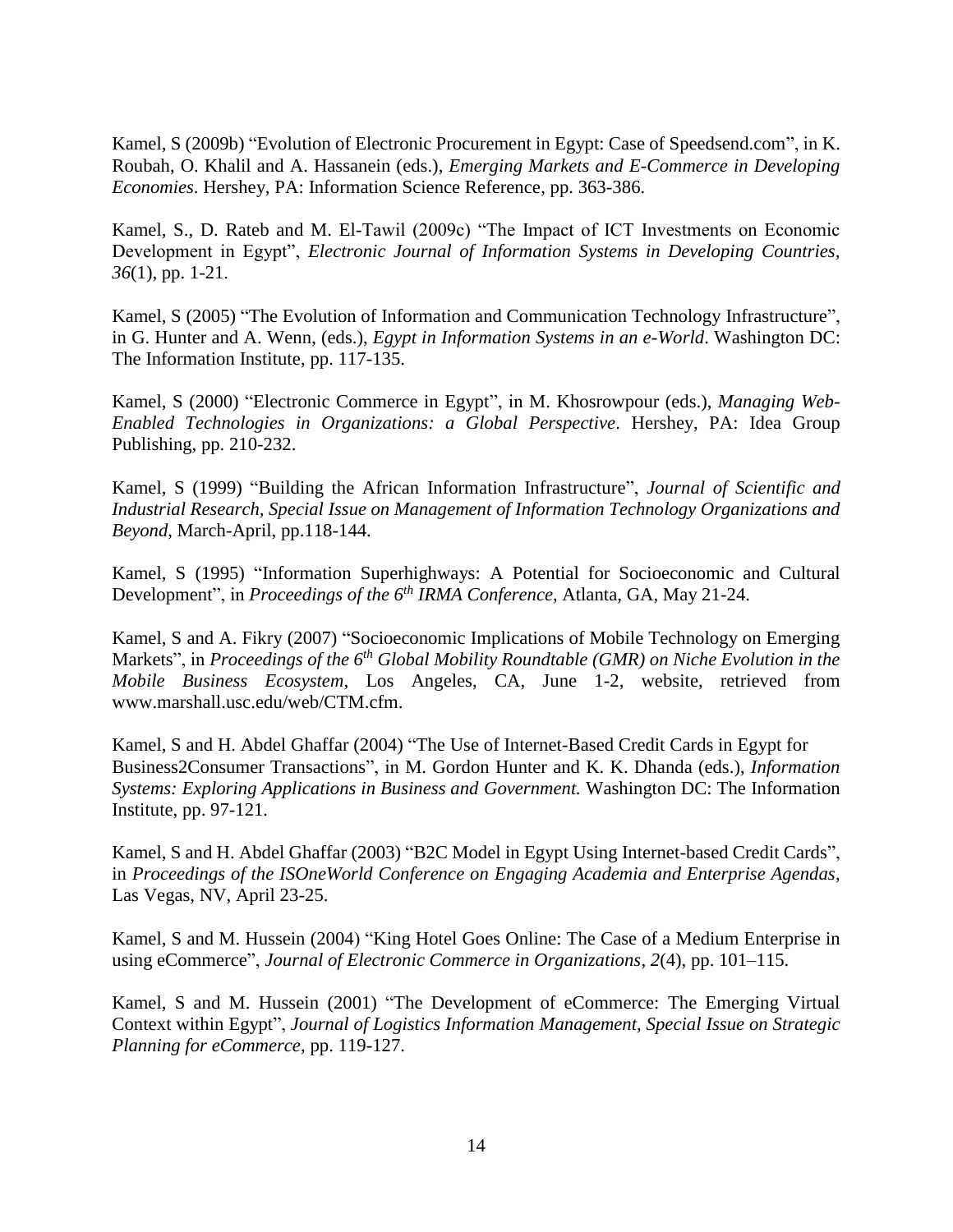Kamel, S., S. Ghoneim and A. Ghoneim (2008) "The Impact of the Role of the Government of Egypt in Electronic Commerce Development and Growth", in Ari-Veikko Anttiroiko (eds.), *Electronic Government: Concepts, Methodologies, Tools and Applications, Hershey: Information* Science Reference, pp. 2376-2394.

Loch, K., D. Straub and S. Kamel (2003) "Diffusing the Internet in the Arab World: The Role of Social Norms and Technological Culturation", *IEEE Transactions on Engineering Management*, *50*(1), pp. 45–63.

Lynch, D. C and L. Lundquist (1996) "Digital Money: The New Era of Internet Commerce", New York: John Wiley and Sons, Inc.

Maier S and U. Nair-Reichert (2007) "Empowering Women through ICT-Based Business Initiatives: An Overview of Best Practices in E-Commerce/E-Retailing Projects", *Information Technologies and International Development, 4*(2), pp. 43-60.

Ministry of Communications and Information Technology (2009), "Profile", website, retrieved 14 April 2009 from www.mcit.gov.eg.

Ministry of Communications and Information Technology (2014) "ICT Indicators", website, retrieved 20 December 2014 from www.mcit.gov.eg.

Ministry of Communications and Information Technology (2013) "The Future of the Internet Economy, a Statistical Profile", Cairo: Ministry of Communications and Information Technology.

Nottebohm, O., J. Manyika and M. Chui (2012) "Sizing the Internet Economy in Emerging Countries", McKinsey Report, 3 April.

Pani, A. K and A. Agrahari (2007) "E-Procurement in Emerging Economies Theory and Cases", (eds.), Hershey, PA: Idea Group Publishing.

Payfort (2014) "E-Commerce in the Arab World", website, retrieved 7 January 2015 from www.payfort.com.

Rizk, N (2002a) "E-Commerce in the Arab World: Issues, Challenges and Opportunities", *Permanent Court of Arbitration/Peace Palace Papers*, 4, Kluwer Academic Publishers, September.

Rizk, N (2002b) "Information Technology and Growth: Prospects for Egypt's Software Industry", *L'Egypte Contemporaine*, Issue 465/466, January-April.

Stahl, B. C and I. Elbeltagi (2004) "Cultural Universality versus Particularity in CMC", *Journal of Global Information Technology Management*, *7*(4), pp. 47–66.

The Statistics Portal (2014) "Country Statistics", website, retrieved 28 December 2014 from www.statista.com.